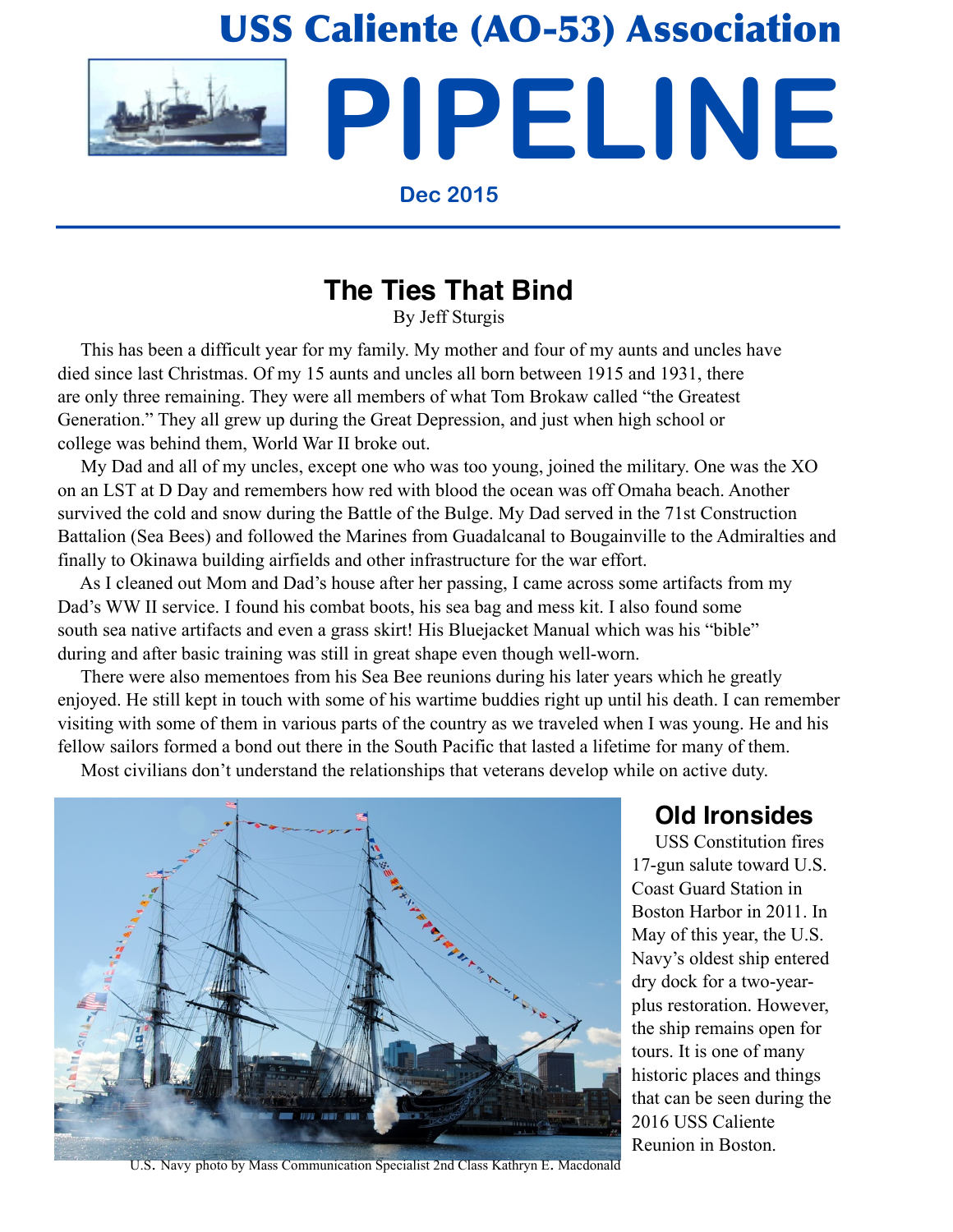Even those of us who weren't in the same place at the same time and never served together understand each other. The Caliente was in service from 1943 to 1973. Some of us served together, but many of us were aboard her at different times. However, we all worked in the same spaces, ate in the same messes, slept in the same quarters and faced the same dangers that challenge a ship at sea. We all did our part in countless unreps from WW II, to Korea, to the Cold War and eventually to Vietnam. This shared experience is what brings us together yearly to reminisce about our time aboard the Cal, to meet new shipmates and to remember those shipmates who have passed on.

 Someday when my daughters are going through my Navy stuff, and they come across old issues of the Pipeline, they may begin to understand the camaraderie and fellowship that binds us together as Caliente veterans.

 May peace be with you all during this holiday season, and I look forward to seeing you in Boston next September.

### **Reunion Update**

 Save the date: September 8-11, 2016. We have contracted with the Quincy/Boston Marriott to host our next reunion. Just minutes away from downtown Boston by subway or car, Quincy is the home of the Adams Historical Park (home of John Adams and John Quincy Adams), the National Shipbuilding Museum, and the USS Salem, CA -39. Plimoth Plantation is just 30 minutes to the south. We'll also be looking into a possible tour of the freedom trail in Boston and a visit to the USS Constitution.

We have a good room rate and guarantee, and as soon as the details can be worked out, we'll be sending out registration forms with the next issue of the Pipeline. My wife and I have visited the hotel and had lunch there. It is a first class facility, and we will be treated well. Please go to the hotel's website www.marriott.com/Quincy and check it out. This will be a great opportunity for those of you who aren't New Englanders to visit the birthplace of liberty!

### **Correcting an oversight about association history**

By Pat Hurton, past president

 This article is written with apologies to Mrs. Nancy Greenberg. The Pipeline has previously contained articles about members of the Association who were instrumental in its founding. The articles were prompted by the passing of two shipmates who were instrumental in the formation of the USS Caliente Association and included another living WWII shipmate John Creedon. In focusing on the recent passing of two key members and John, I overlooked another shipmate whose efforts were instrumental in the formation of the Association. Those efforts led to the first reunion in New York City and two subsequent reunions held in New Orleans and Baltimore. That person is LTJG Benjamin S. Greenberg. Ben was the communications officer on the Cal 1943-1945.

 After hearing about the proposed reunion in New York, Ben jumped in and put together a list of shipmates who had served on the Cal. After work, he was on his computer trying to locate these shipmates and ever expand the list. Ben worked on accumulating shipmate names and contacting them until the Caliente was decommissioned. In addition to accumulating the list of shipmates Ben was a key player in organizing the New York reunion and subsequent reunions in New Orleans and Baltimore.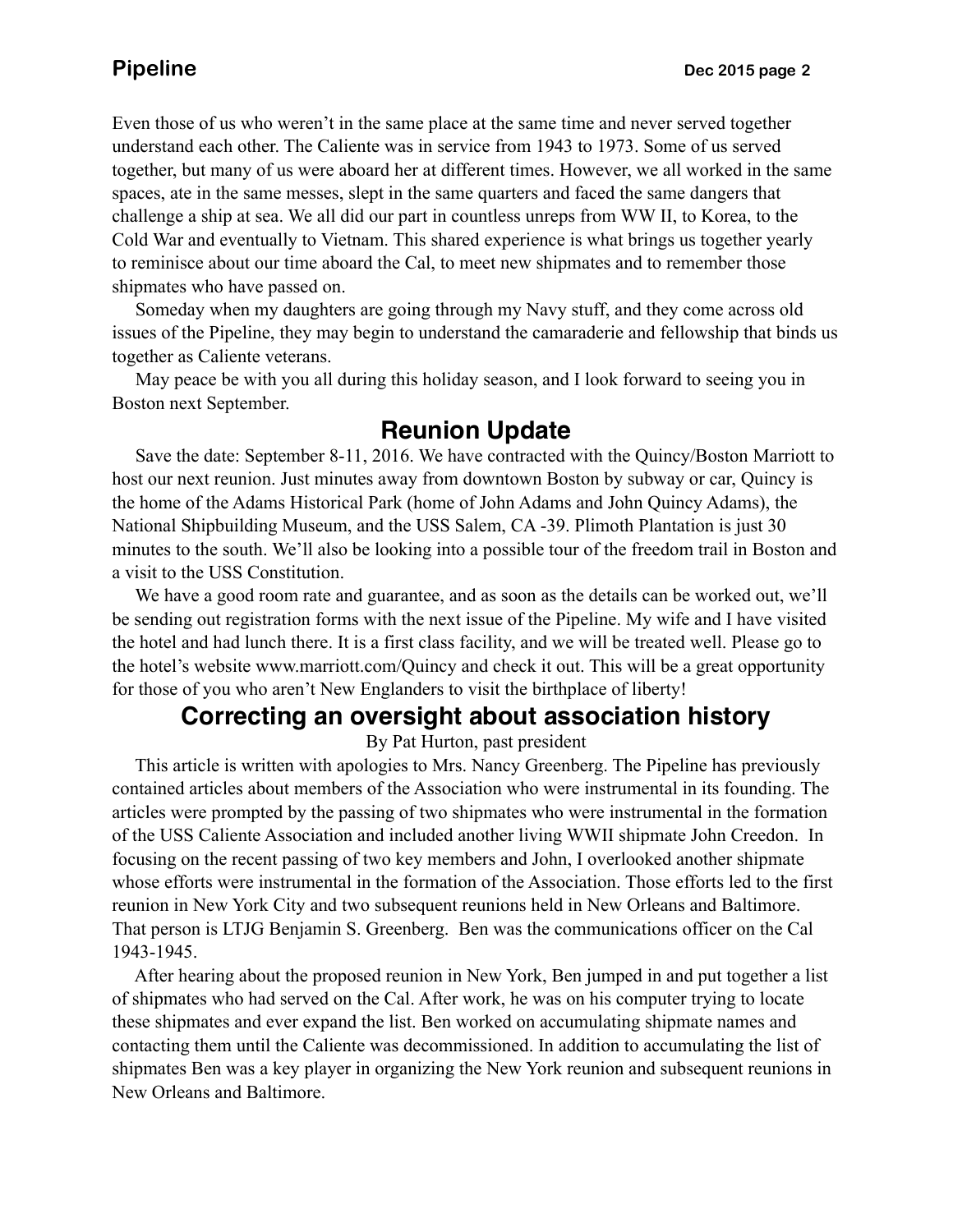December 1951. The release publicizes the Caliente's return home in time for Christmas of 1951. For the New York reunion, Ben prepared "A Caliente Scrapbook." It included articles from the period and some of the first Pipelines. The scrapbook also included other memorable data; a memo from CMDR George L. Eastman (commanding officer 6/45 – 5/46) that details the "Victory Services" held aboard the Cal at 1330 Tokyo Time, 15 August 1945 while the Cal was enroute from Honshu, Japan to Ulithi, Western Carolines. Press release No. 126-51 from the Public information Office, U.S. Naval Base Los Angeles, Long Beach 2, California dated 20 This Pipeline includes the above memos and a copy of the original invitation to attend the Commissioning Ceremonies of the USS Caliente (AO-53). Mrs. Greenberg has also previously sent me a lot more data the Ben had collected over the years. As time permits this info will be put on line and included (as appropriate) in the Pipeline.

 The hardest part about starting an Association like the Caliente's is the initial work it takes to identify and find people. Ben, at the first notice of a potential reunion, started the tedious and often frustrating task of identifying, locating and trying to convince former USS Caliente crew members to come to the first reunion at which the seeds of the Association were sewn.

 Ben loved the Caliente and had ships pictures all over his home. He loved wearing his Caliente cap. His service to our country and his efforts for the Association will not be forgotten. Ben passed away in 2000.



USS Caliente Association Chairman: Jeff Sturgis Executive Committee: Mike Copeland, Dave Ludemann, Greg Perett ,Tom Rawlinson and Steve Selzer Treasurer: Pat Hurton Pipeline Editor: Karl Seitz



 The Pipeline is the official quarterly newsletter of the USS Caliente Association. It is a place to share your memories and pictures. Please send them via e-mail to seitzao53@gmail.com or by regular mail to Karl Seitz, 1212 30th St. South, Birmingham, AL 35205-1910.

 Association dues are \$10 per year due Jan. 1, payable by Jan. 15. Checks should be made out to The USS Caliente Association and mailed to treasurer Pat Hurton, 156 Greenfield Drive, Chico, CA 95973-0185.

 Chairman Jeff Sturgis can be reached via email at [jandssturgis@roadrunner.com](mailto:jandssturgis@roadrunner.com) or by mail at 84 Old Woodman Hill Rd, Minot, ME 04258

Masthead picture of USS Caliente (AO-53) used with permission of Dan Davis.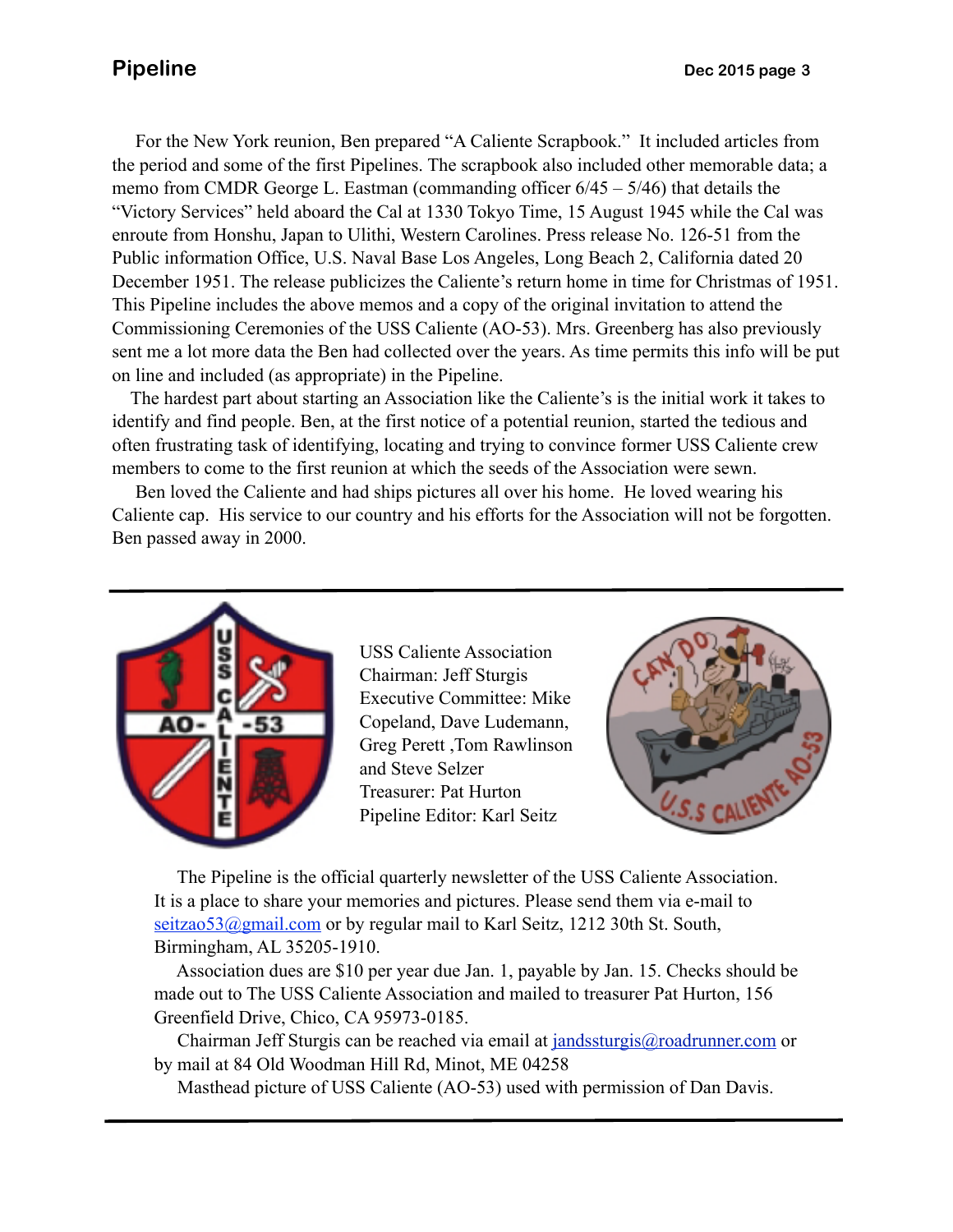My apologies, again, to Mrs. Nancy Greenberg for not including this in prior Pipelines. It is important to appropriately recognize all our shipmates and especially those responsible for starting the Association. My oversight was not intentional and I appreciate Nancy's bringing it to my attention.

Below is the Christmas press release mentioned by Pat Hurton

PRESS RELEASE NO. 126-51 PUBLIC INFORMATION OFFICE U. S. NAVAL BASE LOS ANGELES LONG BEACH 2, CALIFORNIA

FOR IMMEDIATE RELEASE

20 DECEMBER 1951

The Navy's "Home for Christmas" operation was furthered today with the arrival of still another veteran of Korean duty, the fleet oiler, U.S.S. CALIENTE (A053).

The big tanker put over her lines at 11:00 A.M. this morning at Berth 88 in San Pedro, completing 8 months of overseas duty.

Since last May 6, when the CALIENTE left the United States, she has served the forces, operating off Korea, and spent 2 months in southern Asiatic waters. During this time she transferred over one-half million barrels of various types of fuel to ships of the UN fleet, and, as additional cargo, handled mail, passengers and freight for other ships.

During her tour overseas the CALIENTE was commanded by Captain F. W. McCANN, who was relieved on the trip home by Commander R. A. DAWES, Jr.

Both the Executive Officer and the Navigator of the CALIENTE are from the Los Angeles area, they are: LCDR J. R. Stephens, 1015 South Burnside, Los Angeles, California and LT C. E. Schmuck, 3515 Ocean View, Mar Vista, California.

Other men from the Los Angeles area are: LT W. J. Butler, 3684 Hiland avenue,<br>San Diego, Calif., CMACH M. McQueen, 1125 East Second street, Long Beach; CHBOSN D. L. Walsworth, 184 Elder avenue, Imperial Beach, Calif., C. E. Trout, Santa Paula, Calif., R. D. Felts, 519 West Magnolia street, Inglewood; M. D. Close, 700 Southwest Westmoreland street, Los Angeles; F. P. Poe, 645 Cedar avenue, Long Beach; S. D. Parker, 1156 Winchester avenue, Glendale; C. Vallejo, 254 S. Arizona street, Los Angeles; B. L. Thornton, 414SERIERE Lincoldn Boulevard, Buena Park; L. Diaz, 318 Carriolo street, Santa Barbara; and C. E. Chester, 5002 Locust avenue, Long Beach.

### **A reminder about dues**

 Pat Hurton sent along this note that was included with a dues payment: Dear Sirs,

 The Caliente was commissioned on October 22, 1943 the day of my birthday. I was aboard and proud to be there.



A reminder if you are on Facebook, Jack Hughes has created a Facebook group for former crew members of the USS Caliente (AO-53) and their families.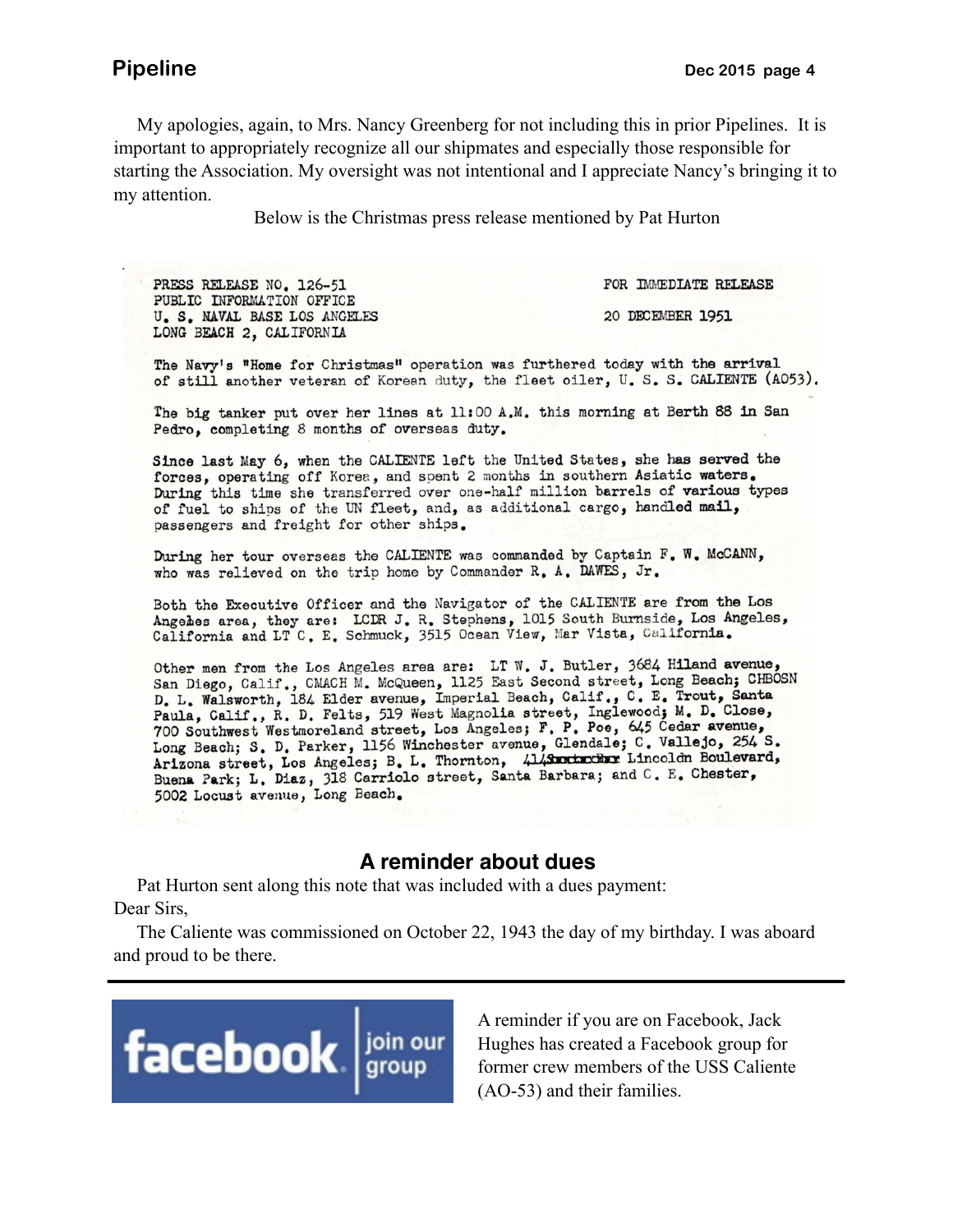On October 22, 2015, I was 90 years old.

I was on the Caliente as we pulled into Tokyo Bay, Japan.

 Spent some months after the war in Japan. Came home as GM2 not many of us shopmates left.

Enclosed my check for dues \$10.00.

Walter J. Bigos

 If Walter can remember to send in his dues faithfully every year and now in his 91st year, so can all of you. Please remit your dues to USS Caliente Association, c/o Pat Hurton, 156 Greenfield Drive, Chico, CA 95973-0185.

 P.S. Walter, as a WWII vet does not even have to submit dues. All our WWII vets are lifetime members. *Pat Hurton*

### **Taps**

 John Maltese, 95, died Oct. 1915 at his home in Athens, GA. John served on the Caliente from 1943 to 1945. He was a QM3. Survivors include his wife, Anna, and son John A. Maltese.

 Born 19 Feb 1920 in Trapani, Sicily, John came to the United States with his parents when he was 1-year-old. The family settled in Brooklyn for about 10 years before moving to New Jersey. Hearing a recording of violinist Jascha Heifetz, John set out to



become violinist himself. After high school, he studied at Juilliard School of Music in New York City.

 World War II interrupted his musical career (although John Creedon says Maltese did once entertain their division on the Cal with a concert and Maltese told Pipeline readers in 2009 that the Cal's captain once had him leave the ship to perform elsewhere). John had his violin with him because an officer in boot training had contacted his parents and had the instrument shipped to John. John did play with other professional musicians who were in boot camp at the same time as he was.

 After he left the Navy, John earned a master's degree from the Manhattan School of Music He then played with a special string group for a few years before entering a college teaching career that ended with his retirement from Jacksonville (Ala) State University in the late 1980s. He also performed at various times.

 After retirement, John dedicating himself to informing the world about Heifetz. In 1995, John and his son completed a 64-CD set of Heifetz recordings. They each won a Grammy in 1996 for Best Historical Album. The two men also set a Guinness World Record for their 103-CD set of violin records.